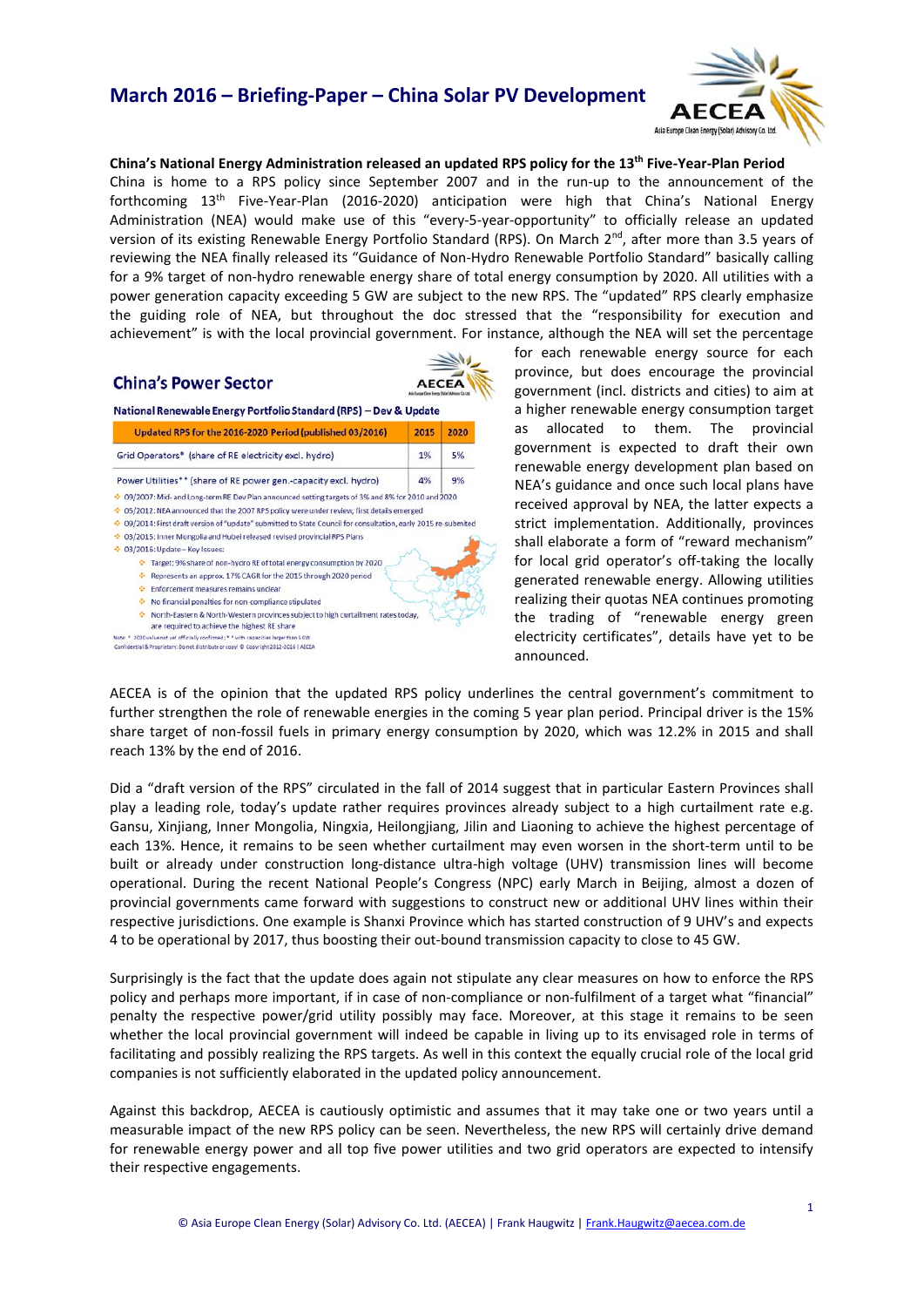# **March 2016 – Briefing-Paper – China Solar PV Development**



## **China announced its "Renewable Energy Purchase Guarantee Policy"**

On March 28th, China's National Development and Reform Commission (NDRC) released framework details on how and under what conditions generated renewable energy shall be purchased or can be sold in future. Above all, NDRC's motivation is that more, if not all, generated renewable energy shall be consumed and this policy aims to ensure that. Today, main constraints hampering an offtake of "all generated renewable power" are e.g. despite the existence of a clear dispatch priority formulated by NDRC/NEA, that in too many cases across the country energy from fossil fuels enjoy preference on a local level for various reasons, as well severe grid curtailment caused by insufficient grid infrastructure capacities, dispatch mismanagement, frequent grid maintenance, etc. Facing such constraints RE power producer not only incur significant financial losses, but to make matters worse an official compensation scheme was as well not really in place to date.



Regarding the new RE purchase policy, first of all, knowing that not all generated renewable power can be locally consumed, NDRC took the decision to separate generated renewable energy into two categories, a "Guaranteed Purchased Volume" for which the Energy Dept. of the State Council will determine the guaranteed utilization hours and a "Tradable Market Volume". At present, the policy lacks on how high/low the guaranteed utilization hours will be which would have allowed developers to determine "a more or less fixed annual financial return", as well a breakdown of these two categories is not fixed yet and might be still subject to negotiation. The new

#### A Summary of Key Issues (based on NDRC's announcement March 28, 2016)

**China's RE Purchase Guarantee Policy** 

♦ Based on that the Energy Department of the State Council will determine guaranteed utilization hours. generated renewable energy will be separated into:

- Guaranteed Purchased Volume: fully purchased by grid companies at fixed benchmark RE tariffs
- Tradable Market Volume: volume & tariff will be directly negotiated btw producer & end consumer
- If the "guaranteed purchased share" is already being taken up by other non-renewable energy
- producers, the applicable renewable energy on-grid tariff shall be applied as a benchmark in order to determinate the compensation of the renewable energy producer
- RE producer are encouraged to participate in the trading of power exceeding the guaranteed purchased volu
- Regions/Provinces subject to grid curtailment: provisional purchase utilization hours will be determined under the consideration allowing the producer a reasonable rate of return
- + If the RE producer faces curtailment, despite the setting of provisional purchase volumes, because the offtake of power from fossil fuels negatively impacts e.g. the grid capacities, traditional / fossil utilities have to compensate the RE power producer up to the amount the provisional purchase volume would have allowed: in case of grid maintenance, the grid company have to compensate the RE power producer
- Confidential & Proprietary: Do not distribute or copy! © Copyright 2012-2016 | AECEA

policy furthermore clearly identifies responsibilities if in the in the event and not all generated renewable energy power can be purchased, whether the local power utilities or local grid operator have to financially compensate the RE producer.

AECEA is of the opinion that the fact that the Energy Dept. of the State Council is officially tasked with the job to determine the guaranteed utilization hours clearly underlines the central govt commitment of the highest level, in particular in addressing the prevailing grid curtailment. Equally encouraging, power generated from distributed solar PV is not subject to the tradable market volume and all such power generated shall be fully purchased by local grid companies. Nevertheless, the "tradable market volume" gives reason for concern for utility-scale solar, because the trading of "excess power" could cause a race to the bottom line among the stakeholders involved, hence eventually leading to low(er) profit margins. Furthermore, how such "trading" will be scheduled is unclear. As well, in case a developer shall receive financial compensation regardless from the power utilities or grid operators, how quickly could such cases be settled and will the local government act in their favour? If such a settlement may take as long as the FIT payments, that could create another balance sheet challenge! Interesting will be as well the direct negotiation between developers and end consumer, i.e. will it be only possible if the end consumer is basically in the vicinity of the solar PV plant or could the end consumer be an entirely different location perhaps a 1000 km away? This is a question relevant to e.g. intl companies intending that their local manufacturer peers go "green or CO<sub>2</sub>" free!

Overall the release of such a policy was long overdue. That fact that last year on average 12% and 20% of power generated from solar and wind respectively was curtailed and effectively wasted made the release more than ever necessary. AECEA expects once sufficient experience has been generated a further fine-tuned policy will follow.

### **The Emergence of solar PV Public-Private-Partnership (PPP) projects across China**

November 2013 in the course of the Third Plenary Session of the 18<sup>th</sup> Central Committee of the Communist Party of China the central government stressed the decisive role market forces should play in the Chinese economy in future. One year later China's State Council in issuing its "Guiding Opinion on Innovating Key Areas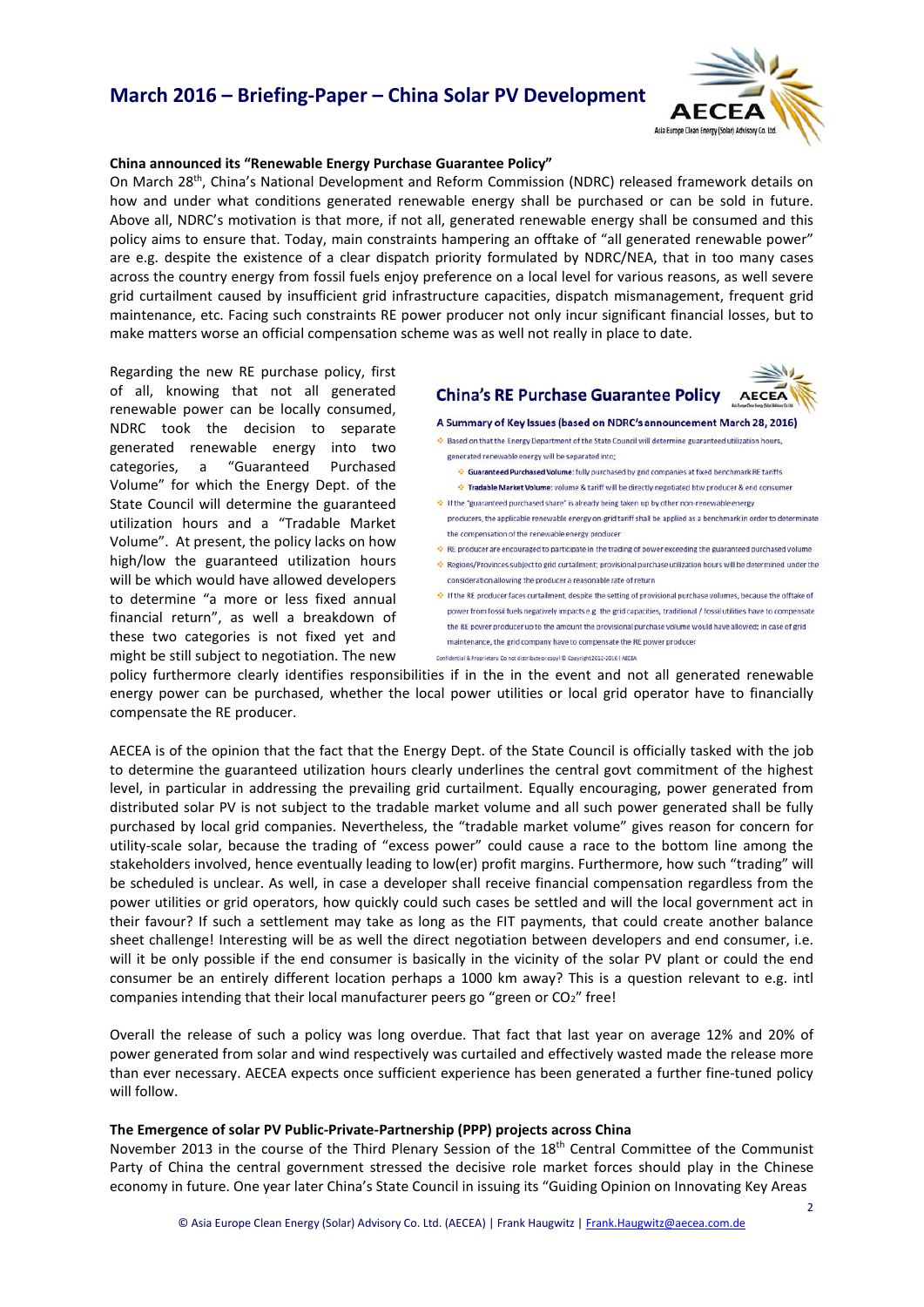## **March 2016 – Briefing-Paper – China Solar PV Development**



of Investment and Financing Mechanism" emphasized the significance and importance of Public-Private-Partnership (PPP) as a means of mobilizing private capital. The following month, China's National Development and Reform Commission (NDRC) officially released its "Guiding Opinions on Executing Public-Private-Partnership" projects which were backed-up by a batch of 30 mainly infrastructure projects (water, heating, sewer systems, garbage disposal, etc.) worth approx. USD 30 bln announced by China's Ministry of Finance (MOF). Overall, the concept of PPP is not new in China and dates back to the late 80s when in Shenzhen the Shajiao B power plant, a BOT project, came into operation.

In general, the central government champions the PPP model as a form to invite private capital to participate in infrastructure building and public utility projects especially in the context of China's rapid ongoing development which aims at a 60% urbanization rate by 2020. As well at a time when in particular local government debt has increased substantially. Sectors where private contribution is encouraged include environmental protection, agriculture, water, municipal infrastructure, transportation, energy, grids, telecommunications and public services. Both, domestic and foreign investors are allowed to take part in such projects. Today, all local-level

## **China's Evolving PPP Landscape**



Transportation and Energy Sector dominate | 2014 witnessed strong growth



Development and Reform Commissions must establish a PPP project registry and report monthly to NDRC on the progress of PPP projects in their areas. Currently, NDRC is working on a new "Law on Infrastructure and Public Utilities Franchises", anticipated to be announced during 2016, expected to play a crucial role in further promoting PPP in future.

According to AECEA, to date, just a handful of solar PV – PPP projects were tendered and are not yet operational, however if these projects turn out to be successful, more will follow, in particular at a time the government prioritizes distributed generation. The fact that these few projects represent all project types, i.e. utilityscale ground mounted, Agro-PV, commercial

and industrial rooftop in the double-to-three-digit MW range, offers a good opportunity to serve as reference cases. Are nowadays the majority of projects throughout the country subject to grid curtailment, perhaps the involvement of public funding may ensure that such projects will enjoy preferential treatment, provided a potentially incurred financial loss is of local concern? As well, whether the involved private partners, regardless of domestic or foreign origin are considered equal to the involved local govt/public partners, i.e. will decisions taken in the spirit of an equal public-private partnership or could the local government dominate relevant negotiations?

AECEA is of the opinion that the recent emergence of solar PPP projects has the potential to change the domestic market landscape in the near to mid-term. If such projects will be successful the PPP model will certainly be replicated by more domestic developers.

### **AECEA – Internal Affairs**

Upcoming Activities

**\*\*\*\*\*\*\*\*\*\*\*\*\*\*\*\*\*\*\*\*\*\*\*\*\*\*\*\*\*\*\*\*\*\*\*\*\*\*\*\*\*\*\*\*\*\*\*\*\*\*\*\*\*\*\*\*\*\*\*\*\*\*\*\*\*\*\*\*\*\*\*\*\*\*\*\*\*\*\*\*\*\*\*\*\*\*\*\*\*\*\***



AECEA will be on a two week trip to Myanmar (Burma) the second half of April.

AECEA will attend the forthcoming 10<sup>th</sup> SNEC PV Power Generation Conference & Exhibition scheduled to take place in Shanghai from May 23-25, 2016